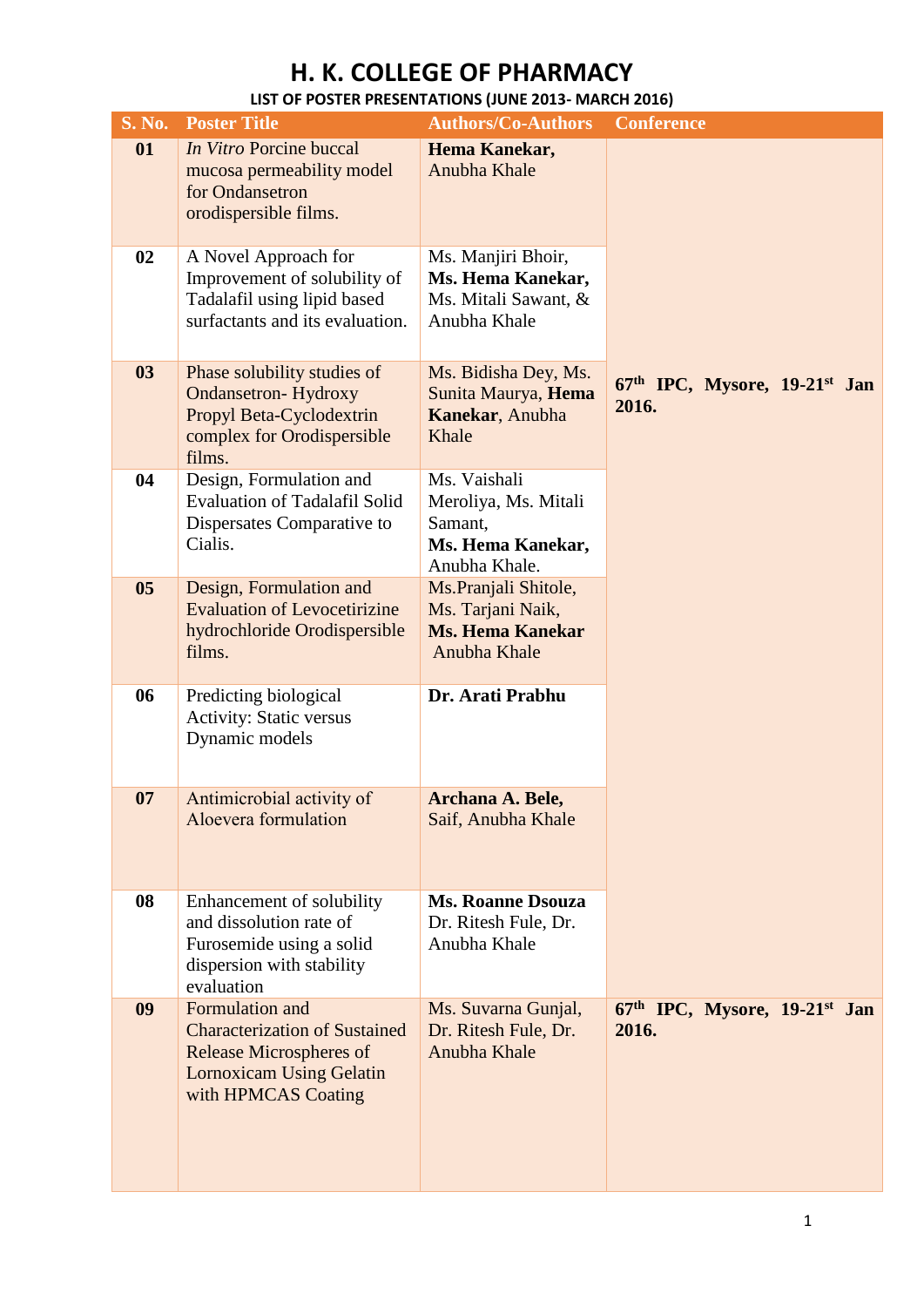| 10 | Role of Co-crystals in<br>Bioavailability enhancement<br>and Its Regulatory<br>Requirements.                                     | Manjiri Bhoir, Hema<br>Kanekar, Anubha<br>Khale                        | One Day National Seminar at HK<br>College of Pharmacy<br>$1^{\rm st}$<br>on<br>October 2015.                                                            |
|----|----------------------------------------------------------------------------------------------------------------------------------|------------------------------------------------------------------------|---------------------------------------------------------------------------------------------------------------------------------------------------------|
| 11 | <b>Analytical Method</b><br>Development for candesartan<br>Cilexetil.                                                            | Bidisha Dey, Hema<br>Kanekar, Anubha<br>Khale                          |                                                                                                                                                         |
| 12 | "Identification and<br>Characterization of Ginger<br>Components - Precursor for<br><b>Herbal Formulation</b><br>Development"     | Tripti Mishra, Hema<br>Kanekar, Anubha<br>Khale                        |                                                                                                                                                         |
| 13 | Potential Role of Piper betle<br>in Prevention Of<br>Lung Cancer / Oral Cancer                                                   | Ashish Dubey, Sanjay<br>Jain, Dr. Anagha<br>Raut                       | One Day National Seminar at HK<br>College of Pharmacy on<br>1 <sup>st</sup><br>October 2015.                                                            |
| 14 | Protective role of Murraya<br>koenigii in preventing<br>diabetes induced pancreatic<br>cancer                                    | Anagha Raut                                                            | Conference<br>National<br><sub>on</sub><br>Translational<br>Research<br>in<br>Oncology at AIKTC, Panvel, New<br>Mumbai on 11th September 2015           |
| 15 | Targeting MAPK pathway for<br>the treatment of cancer                                                                            | Mrs Ojaswi Ghadge                                                      | Translational research in oncology<br>from benchside to bedside-10-11<br>sept 2015, AIKTC, Panvel                                                       |
| 16 | Search for novel IMPDH-II<br>inhibitors: Virtual screening<br>and HTS                                                            | Dr. Arati Prabhu                                                       | Translational research in oncology<br>from benchside to bedside-10-11<br>sept 2015, AIKTC, Panvel                                                       |
| 17 | Melanoma and its treatment<br>approaches,                                                                                        | Mrs Ojaswi Ghadge                                                      | "Recent Breakthrough Innovations<br>in Pharmaceutical Research with<br>Perspectives"- H. K.<br>Future<br>College of Pharmacy, 1 <sup>st</sup> Oct 2015. |
| 18 | Colon Targeted Liquid Filled<br>Hard Gelatin Capsule of<br>Ibuprofen using Band Sealing<br>Technology"                           | Jaya Agnihotri,<br>Dorene Almeida,<br>Anubha Khale<br>Priyanka Goswami | <b>APTICON 20th Annual National</b><br>Convention-2015                                                                                                  |
| 19 | Nanotech engineered carrier<br>system: Pillar of<br>personalized medicine                                                        | Jaya Agnihotri,<br>Pranjali Shitole                                    | One Day National Seminar at HK<br>College of Pharmacy on 1st<br>October 2015.                                                                           |
| 20 | Selection and Evaluation of<br>suitable polymers for<br>formulation of levocetrizine<br>dihydrochloride<br>orodispersible films. | Hema Kanekar, Dr.<br>Anubha Khale, Sunita<br><b>Maurya</b>             | Attended and Presented Poster<br>$66^{\text{th}}$<br>IPC,<br>presentation<br>at<br>Hyderabad on 23rd -25th Jan 2015.                                    |
| 21 | Development and<br>Optimization of levocetirizine<br>Orodispersible films (ODF)                                                  | Hema Kanekar, Dr.<br>Anubha Khale, Saif<br><b>Shaikh</b>               |                                                                                                                                                         |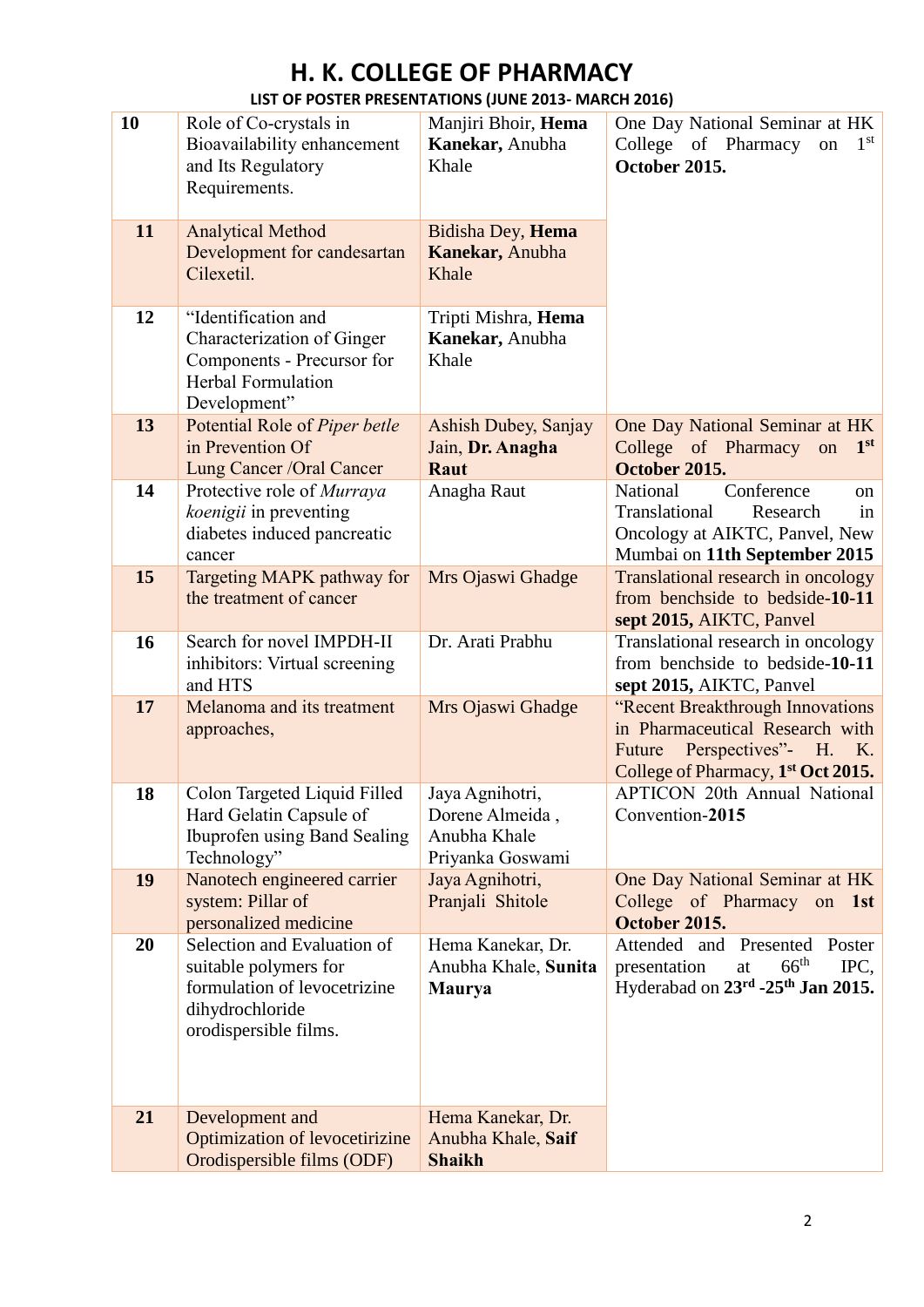|    | using Design Expert<br>software.                                                                                        |                                                                       |                                                                                                                                                                                                                             |
|----|-------------------------------------------------------------------------------------------------------------------------|-----------------------------------------------------------------------|-----------------------------------------------------------------------------------------------------------------------------------------------------------------------------------------------------------------------------|
| 22 | Selection of optimum particle<br>size of class IV drug in order<br>to enhance the solubility.                           | Hema Kanekar, Dr.<br>Anubha Khale, Mitali<br><b>Samant</b>            |                                                                                                                                                                                                                             |
| 23 | Mouth dissolving oral films:<br>A promising approach for<br>drugs having low bio<br>availability.                       | Hema Kanekar, Mitali<br><b>Samant</b>                                 | Presented<br>poster<br>at<br>one<br>day<br>conference on "Innovations"<br>in<br>delivery:<br>Drug<br>Trends,<br>Opportunities<br>and Regulatory<br>Aspects" on 24 <sup>th</sup> Jan 2015 at VES<br>college.                 |
| 24 | Aligning the education<br>system with the needs of<br>developing entrepreneurship<br>and skills for the MSME<br>segment | Hema Kanekar, Dr.<br>Anubha Khale,<br>Chirag Singh,<br>Prathmesh Khot | Presented an Oral Presentation at<br>One Day Seminar on "MSME:<br>Gearing<br>Upto<br>Global<br>Competitiveness"at IES, Bandra<br>on 10 <sup>th</sup> Sept 2014.                                                             |
| 25 | <b>Herbal Medicines for treating</b><br><b>PCOD</b>                                                                     | Sanket, Praful<br>Kadam, Hema<br>Kanekar, Dr. Anubha<br>Khale         | Presented<br><b>ICMR</b><br>Poster<br>at<br>sponsored Two days symposium<br>on "Role of Herbal formulations in<br>improvement of Women's health"<br>$6th$ & 7 <sup>th</sup> September 2014.                                 |
| 26 | Nutritional value of<br>Vegetables: Unknown facts                                                                       | Tanvi Joshi, Krina<br>Patel, Gayatri Nair<br>and Parimal Kotkar       | Attended and Presented Poster at<br>One day National Seminar at HK<br>"Frontiers<br>college<br>on<br>1n<br>Pharmaceutical Sciences and Drug<br>Discovery innovations" 27th Sept<br>2014.                                    |
| 27 | <b>HPLC</b> method development<br>and validation,                                                                       | Mitali Samant, Ojaswi<br>Ghadge, Dr. Anubha<br>Khale                  | Frontiers<br>in<br>Pharmaceutical<br>Sciences and Drug Discovery<br>Innovations,<br>$27th$ September 2014, H. K.<br><b>College of Pharmacy</b>                                                                              |
| 28 | Universalizing Access of<br>Medicines to common man                                                                     | Hema Kanekar, Dr.<br>Anubha Khale, Zaid.<br>T.                        | Guided<br>and<br>contributed<br>in<br>preparation of Oral Presentation<br>for Manthan (Delhi). (Oct 2014)                                                                                                                   |
| 29 | <b>Solubility Measurement by</b><br><b>Shake Flask Method for</b><br>Tadalafil and its HPLC<br>Analysis-                | Ojaswi Ghadge,<br>Mitali Samant, Dr.<br>Anubha Khale                  | APTI, Pune, $28^{th}$ – $30^{th}$ Nov<br>2014.                                                                                                                                                                              |
| 30 | Nano fibers as novel<br>approaches for wound<br>healing.                                                                | Samreen Khan, Hema<br><b>Kanekar</b>                                  | Attended and Presented Poster at<br>One day National Seminar at HK<br>college on "Techniques of Taste<br>Masking and Evaluation<br>and<br>Intellectual Property Rights (IPR)<br>and Patent Drafting,<br>$28th$ Sept<br>2013 |